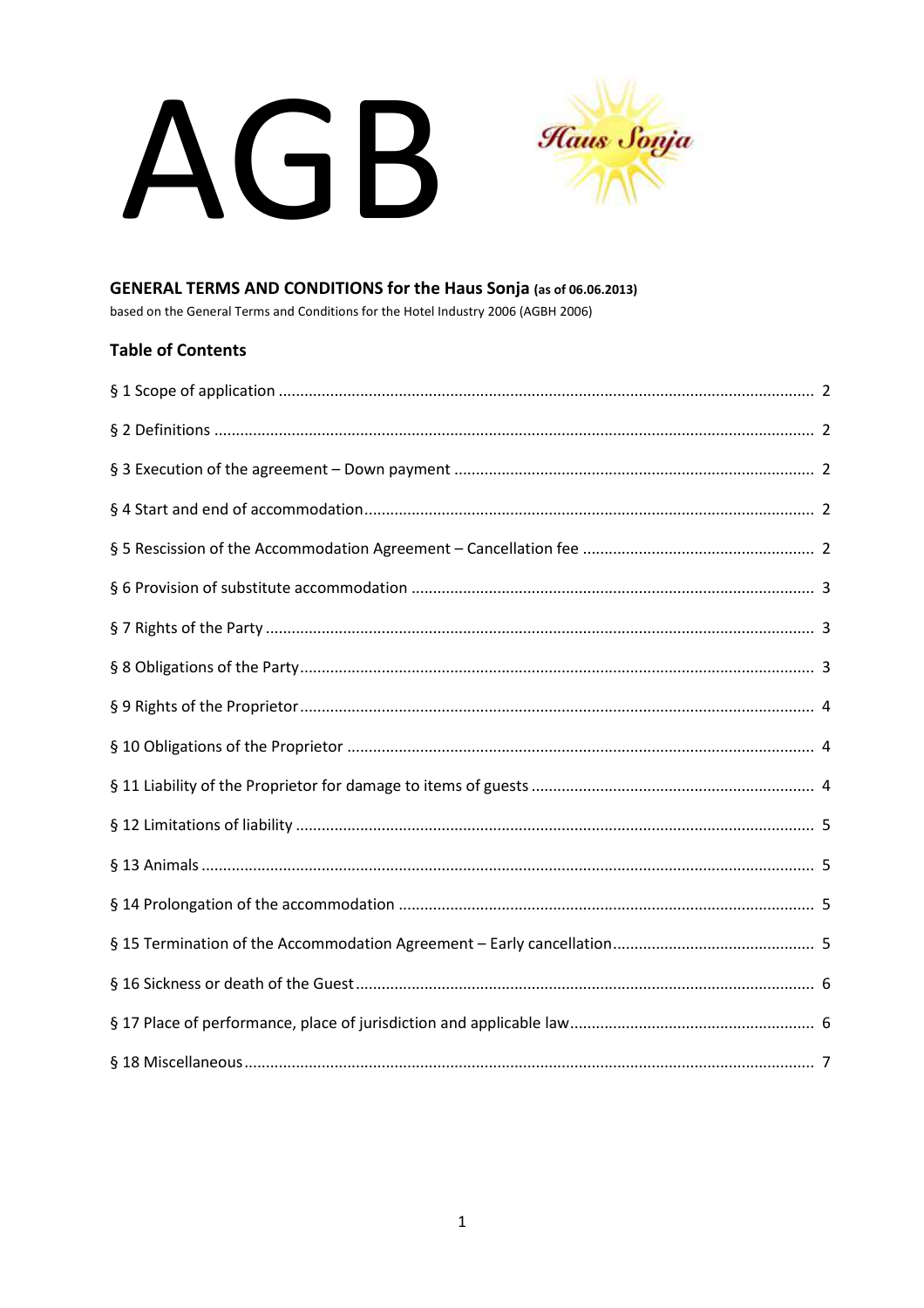# **§ 1 Scope of application**

**1.1** These General Terms and Conditions for the **Haus Sonja** (hereinafter referred to as "AGBHS") are valid for this specific company.

**1.2** The AGBHS shall not exclude special agreements. The AGBHS shall be subsidiary to agreements made on an individual basis.

# **§ 2 Definitions**

# **2.1** Definitions:

- **"Proprietor":** means an individual or entity that accommodates guests against remuneration.
- **"Guest":** means an individual that uses accommodation. Usually the guest is also the Party. Guests also include those persons that are accommodated together with such Party (e.g. family members, friends etc.).
- **"Party":** means a domestic or foreign individual or entity that enters into an Accommodation Agreement as a Guest or for a Guest.
- **"Consumer"** and **"Entrepreneur":** these terms shall be construed as defined by the 1979 Consumer Protection Act (*Konsumentenschutzgesetz*) as amended.
- **"Accommodation Agreement":** means the agreement made between the Proprietor and the Party, the contents of which are specified below.

### **§ 3 Execution of the agreement – Down payment**

**3.1** The Accommodation Agreement shall be deemed entered into upon the acceptance of the Party's order by the Proprietor. Electronic declarations shall be deemed received when they can be collected by the party to which they are addressed under normal circumstances provided that they are received during the published business hours of the Proprietor.

**3.2** The Proprietor shall be entitled to enter into the Accommodation Agreement under the condition that the Party makes a down payment. In such event, the Proprietor shall be obliged to inform the Party of the required down payment before accepting the written or oral order of the Party. If the Party agrees to the down payment (in writing or orally), the Accommodation Agreement shall be deemed entered into upon the receipt of the Party's declaration of consent on the down payment by the Proprietor.

**3.3** The Party shall be obliged to make the down payment no later than 14 days (receipt) after the offer acceptance (i.e. the confirmation of the offer in written or verbal form). The costs for the financial transaction (e.g. remittance fee) shall be paid by the Party. Credit and debit cards shall be subject to the terms and conditions of the issuing company.

**3.4** The down payment shall be deemed an instalment of the agreed remuneration.

#### **§ 4 Start and end of accommodation**

**4.1** Unless the Proprietor offers any other time of occupancy, the Party shall be entitled to move into the rented rooms from 4.00 p.m. on the agreed date ("date of arrival").

**4.2** If a room is occupied for the first time before 6.00 a.m., the preceding night shall be deemed the first night of accommodation.

**4.3** The rented rooms shall be vacated by the Party by 9.00 a.m. on the date of departure. The Proprietor shall be entitled to charge another day if the rented rooms are not vacated in time.

#### **§ 5 Rescission of the Accommodation Agreement – Cancellation fee**

#### **Rescission by the Proprietor**

**5.1** If the Accommodation Agreement provides for a down payment and such down payment has not been made by the Party in time, the Proprietor may rescind the Accommodation Agreement without granting any grace period.

**5.2** If the Guest fails to arrive by 6.00 p.m. on the agreed date of arrival, the Proprietor shall not be obliged to accommodate them unless a later time of arrival has been agreed upon.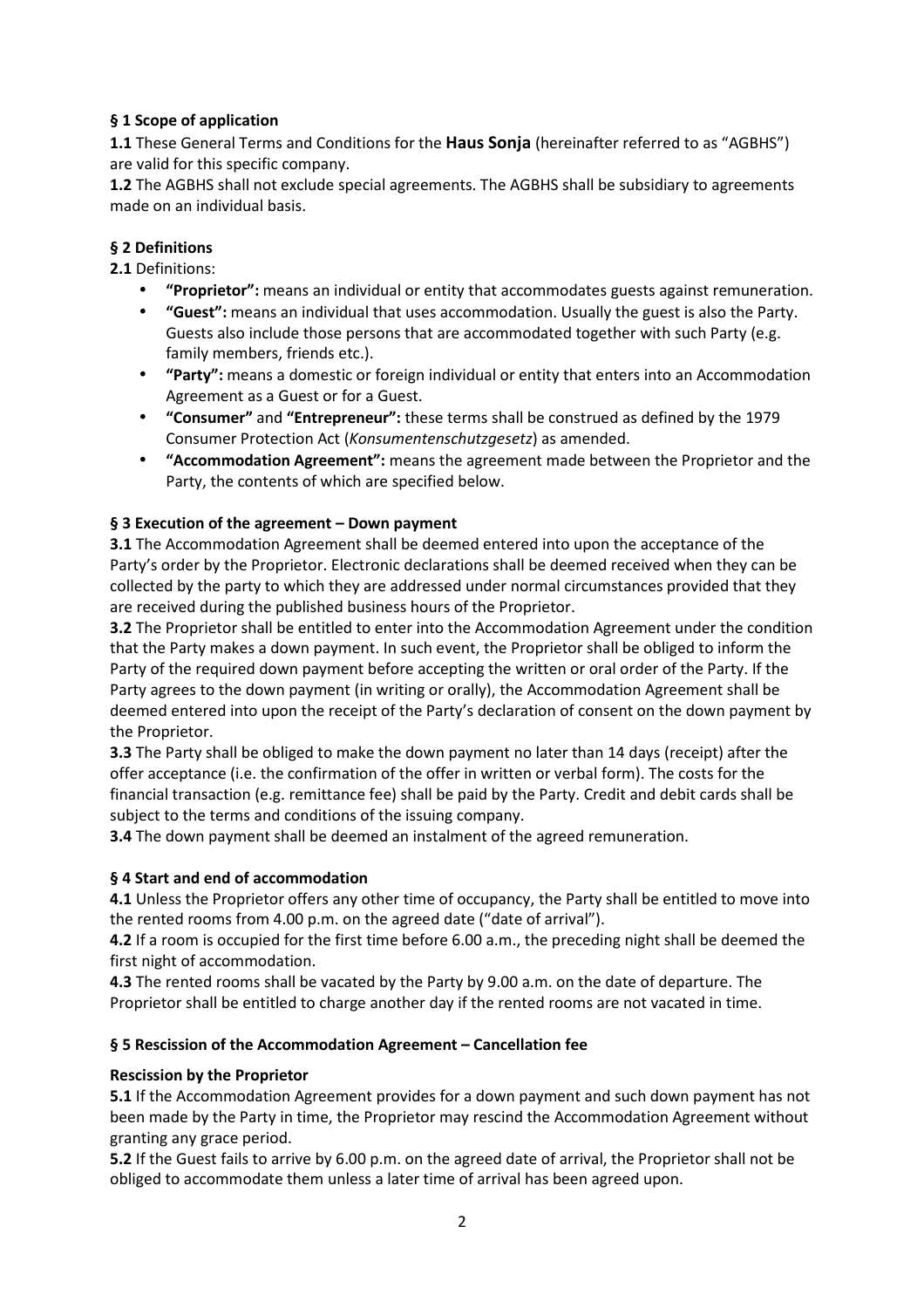**5.3** If the Party has made a down payment (see 3.3), the rooms shall be deemed reserved until 12.00 noon on the day following the date of arrival at the latest. If a down payment to the amount of more than four days has been made, the obligation to accommodate the Guest shall end on 6.00 p.m. on the fourth day, the date of arrival being deemed the first day, unless the Guest informs the Proprietor of a later date of arrival.

**5.4** The Proprietor may rescind the Accommodation Agreement by means of a unilateral declaration by 3 months before the agreed date of arrival of the Party.

## **Rescission by the Party – Cancellation fee**

**5.5** The Party may rescind the Accommodation Agreement by means of a unilateral declaration by 3 months before the agreed date of arrival of the Guest without being liable to pay a cancellation fee. However, the Proprietor may demand an administrative charge which he has defined.

**5.6** Outside the period specified in § 5.5., the Party may only rescind the Accommodation Agreement by means of a unilateral declaration subject to the following cancellation fees:

- 40% of the total agreed price by 1 month before the date of arrival;
- 70% of the total agreed price by 1 week before the date of arrival;
- 90% of the total agreed price within the last week preceding the date of arrival.

| 3 months or more      | 3 months to 1 month | 1 month to 1 week | up to 1 week     |
|-----------------------|---------------------|-------------------|------------------|
| no cancellation fee,  | 40% of the total    | 70% of the total  | 90% of the total |
| possibly an           | agreed price        | agreed price      | agreed price     |
| administrative charge |                     |                   |                  |

#### **Prevention from arrival**

**5.7** If the Party is prevented from arriving at the accommodating establishment on the date of arrival since this is impossible due to unforeseeable extraordinary events (e.g. extreme snowfall, floods etc.), the Party shall not be obliged to pay the agreed remuneration for the date of arrival. **5.8** The obligation to pay the remuneration for the booked stay shall revive as soon as the arrival becomes possible again provided that it becomes possible within three days.

#### **§ 6 Provision of substitute accommodation**

**6.1** The Proprietor may provide the Party or the guests with adequate substitute accommodation (of the same quality) provided that this is reasonable for the Party, particularly if the difference is insignificant and objectively justified.

**6.2** An objective justification shall, for example, be deemed given if the room(s) has (have) become unusable, guests that have already been accommodated prolong their stay, the establishment is overbooked or this becomes necessary due to other important operational activities. **6.3** Any extra expenses arising from such substitute accommodation shall be paid by the Proprietor.

#### **§ 7 Rights of the Party**

**7.1** By entering into an Accommodation Agreement, the Party shall acquire the right to make normal use of the rented rooms and the facilities of the accommodating establishment that are usually accessible to the guests for use without any special conditions and of the usual service. The Party shall exercise their rights in accordance with any applicable hotel and/or guest regulations (rules of the house).

#### **§ 8 Obligations of the Party**

**8.1** The Party shall be obliged to pay the agreed remuneration plus any extra amounts that have arisen from the use of special services by the Party and/or the accompanying guests plus any applicable VAT one day before the departure at the latest.

**8.2** The Proprietor shall not be obliged to accept foreign currencies. If the Proprietor accepts foreign currencies, such shall be accepted at the current price if possible. If the Proprietor accepts foreign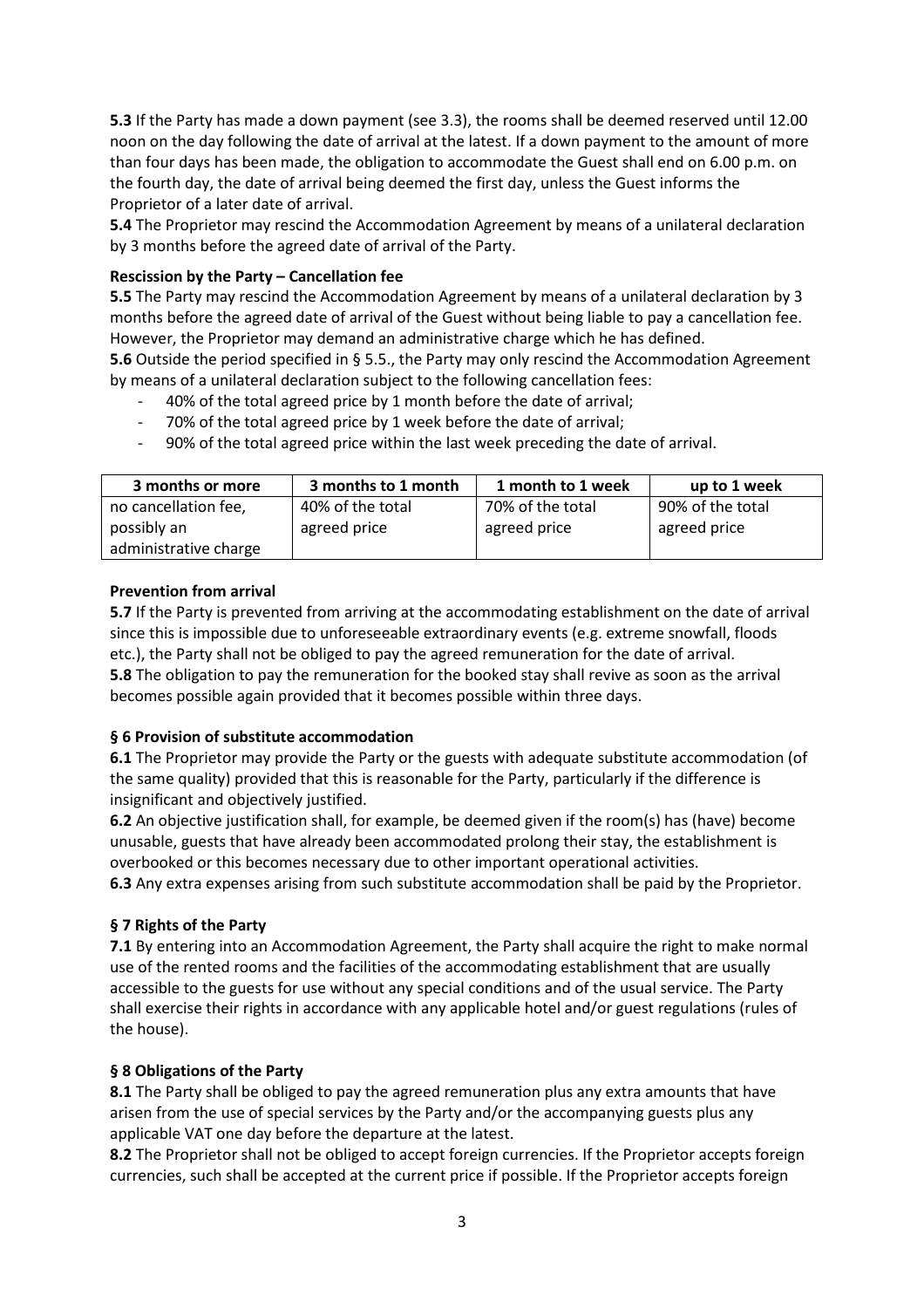currencies or cashless means of payment, the Party shall pay any associated costs, e.g. for inquiries with credit card companies, telegrams etc.

**8.3** The Party shall be liable towards the Proprietor for any damage caused by themselves or the Guest or any other persons that receive services of the Proprietor with the knowledge or in accordance with the intention of the Party.

# **§ 9 Rights of the Proprietor**

**9.1** If the Party refuses to pay or is in arrears with the agreed remuneration, the Proprietor shall be entitled to make use of the legal right of retention in accordance with § 970c of ABGB [Austrian Civil Code] and the legal right of lien in accordance with § 1101 of ABGB with respect to the items brought along by the Party or the Guest. Furthermore, the Proprietor shall be entitled to make use of this right of retention or lien in order to secure its claims under the Accommodation Agreement, particularly for catering, other expenses made for the Party and for any kind of damage claims. **9.2** If services are requested in the room of the Party or during unusual times of the day (after 8.00

p.m. and before 6.00 a.m.), the Proprietor shall be entitled to charge an extra remuneration. However, such extra remuneration shall be indicated on the price board for the room. The Proprietor may also refuse such services for operational reasons.

**9.3** The Proprietor shall be entitled to issue invoices or interim invoices for its services at any time.

# **§ 10 Obligations of the Proprietor**

**10.1** The Proprietor shall be obliged to provide the agreed services to an extent that complies with its standards.

**10.2** Extra services of the Proprietor that must be indicated accordingly since they are not included in the accommodation remuneration shall, by way of example, include:

- a) Extra accommodation services that may be invoiced separately, such as the provision of lounges, sauna, indoor and/or outdoor swimming pool, solarium, garages etc.;
- b) A reduced price shall be charged for the provision of additional beds or cribs.

## **§ 11 Liability of the Proprietor for damage to items of guests**

**11.1** The Proprietor shall be liable for the items brought along by the Party in accordance with §§ 970 ff. of ABGB. The Proprietor shall only be liable if the items have been handed over to the Proprietor or the persons authorised by the Proprietor or deposited in a place assigned by such or intended for such purpose. Unless the Proprietor provides other evidence, the Proprietor shall be liable for its own fault or the fault of its vicarious agents and visitors. In accordance with § 970 sec. 1 of ABGB, the Proprietor shall only be liable up to the amount specified in the Austrian law on the liability of landlords and other entrepreneurs of 16 November

1921 (*Bundesgesetz über die Haftung der Gastwirte und anderer Unternehmer*) as amended. If the Party or the Guest fails to immediately comply with the Proprietor's request to deposit their items in a special deposit, the Proprietor shall be released from any liability. The amount of any liability of the Proprietor shall be limited to a maximum of the sum insured under the third-party liability insurance of such Proprietor. Any fault of the Party or Guest shall be taken into account.

**11.2** The Proprietor may not be held liable for slight negligence. If the Party is an Entrepreneur, the Proprietor may neither be held liable for gross negligence. In such event, the burden of proof to show the fault shall lie with the Party. No consequential or indirect damage and no loss of profit shall be reimbursed.

**11.3** The Proprietor shall only be liable for valuables, money and securities up to an amount of currently € 550.00. The Proprietor shall only be liable for any exceeding damage in the event it has accepted such items for deposition knowing their quality or in the event the damage has been caused by itself or its vicarious agents. The limitation of liability in accordance with 12.1 and 12.2 shall apply accordingly.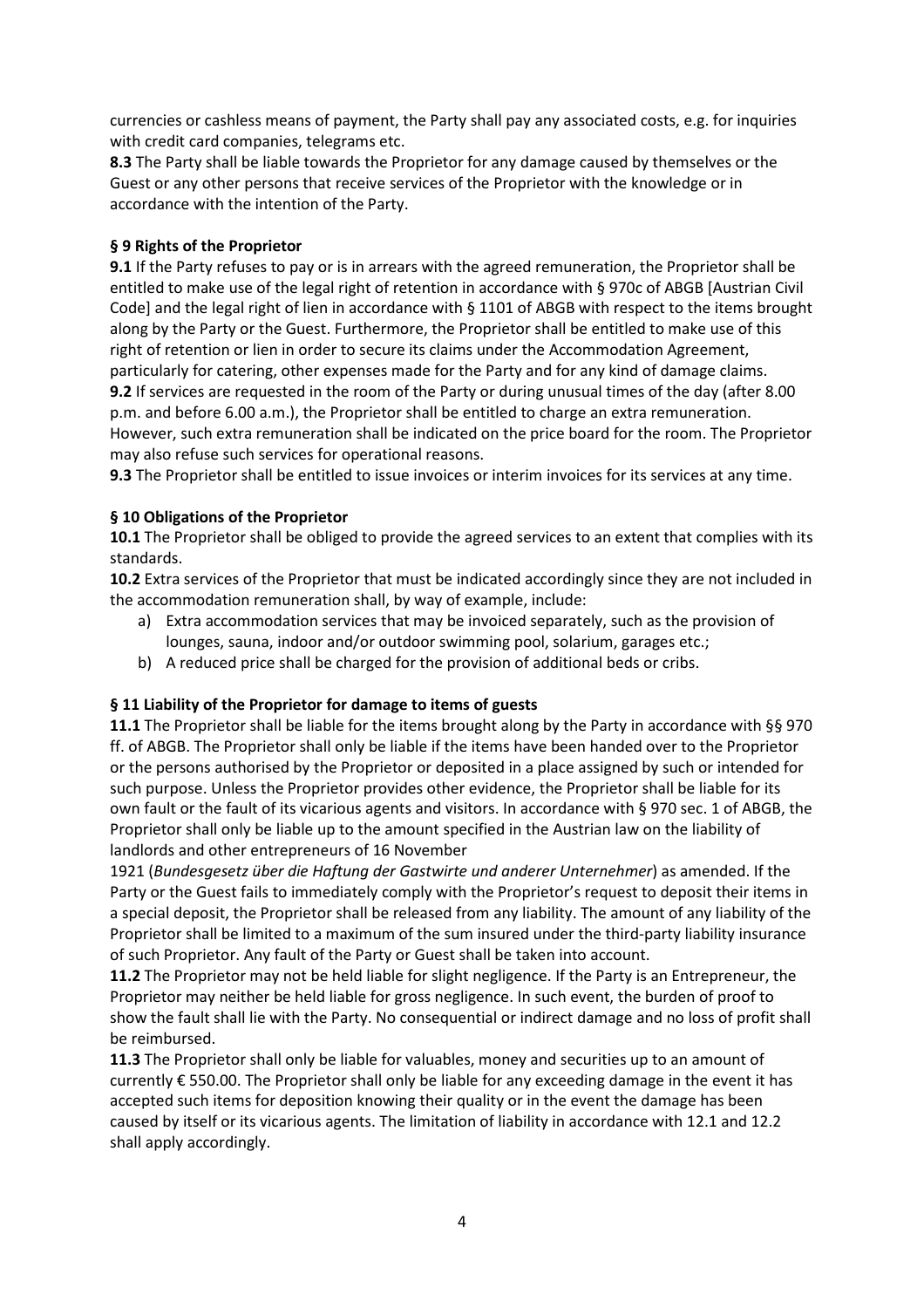**11.4** The Proprietor may refuse to deposit valuables, money and securities if the items are significantly more valuable than those usually handed over for deposition by the guests of the accommodating establishment.

**11.5** In each event of deposition, liability shall be excluded if the Party and/or Guest fails to immediately notify the Proprietor of the occurred damage. Furthermore, such claims shall be asserted in court within three years from their knowledge or possible knowledge to the Party and/or Guest; otherwise, the right shall become extinct.

# **§ 12 Limitations of liability**

**12.1** If the Party is a Consumer, the Proprietor may not be held liable for slight negligence, except for bodily injury.

**12.2** If the Party is an Entrepreneur, the Proprietor may not be held liable for slight or gross negligence. In such event, the burden of proof to show the fault shall lie with the Party. No consequential, non-material or indirect damage and no loss of profit shall be reimbursed. The damage to be reimbursed shall at any case be limited to the amount of the damage incurred because the Party has relied on the validity of the agreement (*Vertrauensinteresse*).

# **§ 13 Animals**

**13.1** Animals may only be brought to the accommodating establishment with the prior consent of the Proprietor and against extra remuneration.

**13.2** The Party bringing along an animal shall be obliged to properly keep and/or supervise such animal during their stay or to have it kept and/or supervised by a qualified third party at their own expense.

**13.3** The Party and/or Guest bringing along an animal shall have an according animal liability insurance and/or personal liability insurance that covers any potential damage caused by animals. Evidence of such insurance shall be provided to the Proprietor upon request.

**13.4** The Party and/or their insurance company shall be jointly and severally liable towards the Proprietor for any damage caused by the animals brought along. Such damage shall particularly also include any compensation to be paid by the Proprietor to third parties.

**13.5** Animals shall not be permitted to enter the lounges, saloons, restaurants and wellness zones.

## **§ 14 Prolongation of the accommodation**

**14.1** The Party may not claim for a prolongation of their stay. If the Party informs the Proprietor in time that they intend to prolong their stay, the Proprietor may consent to a renewal of the Accommodation Agreement. However, the Proprietor shall not be obliged to do so.

**14.2** If the Party is prevented from leaving the accommodating establishment on the date of departure since all ways of travel are blocked or unusable due to unforeseeable extraordinary events (e.g. extreme snowfall, floods etc.), the Accommodation Agreement shall automatically be renewed for the duration of such prevention from departure. The remuneration to be paid for this period may only be reduced if the Party is unable to fully use the offered services of the accommodating establishment due to the extraordinary weather conditions. The Proprietor shall be entitled to charge as a minimum the remuneration corresponding to the price usually charged in the low season.

## **§ 15 Termination of the Accommodation Agreement – Early cancellation**

**15.1** If the Accommodation Agreement has been made for a definite term, it shall end upon the expiry of such term.

**15.2** If the Party leaves prematurely, the Proprietor shall be entitled to charge the total agreed remuneration. The Proprietor shall deduct anything saved due to the failure to use its scope of services or maintained by letting the booked rooms to other guests. Such savings shall only be deemed to exist if the capacities of the accommodating establishment are fully used upon the Guest's failure to use the booked rooms and the room can be let to other guests due to the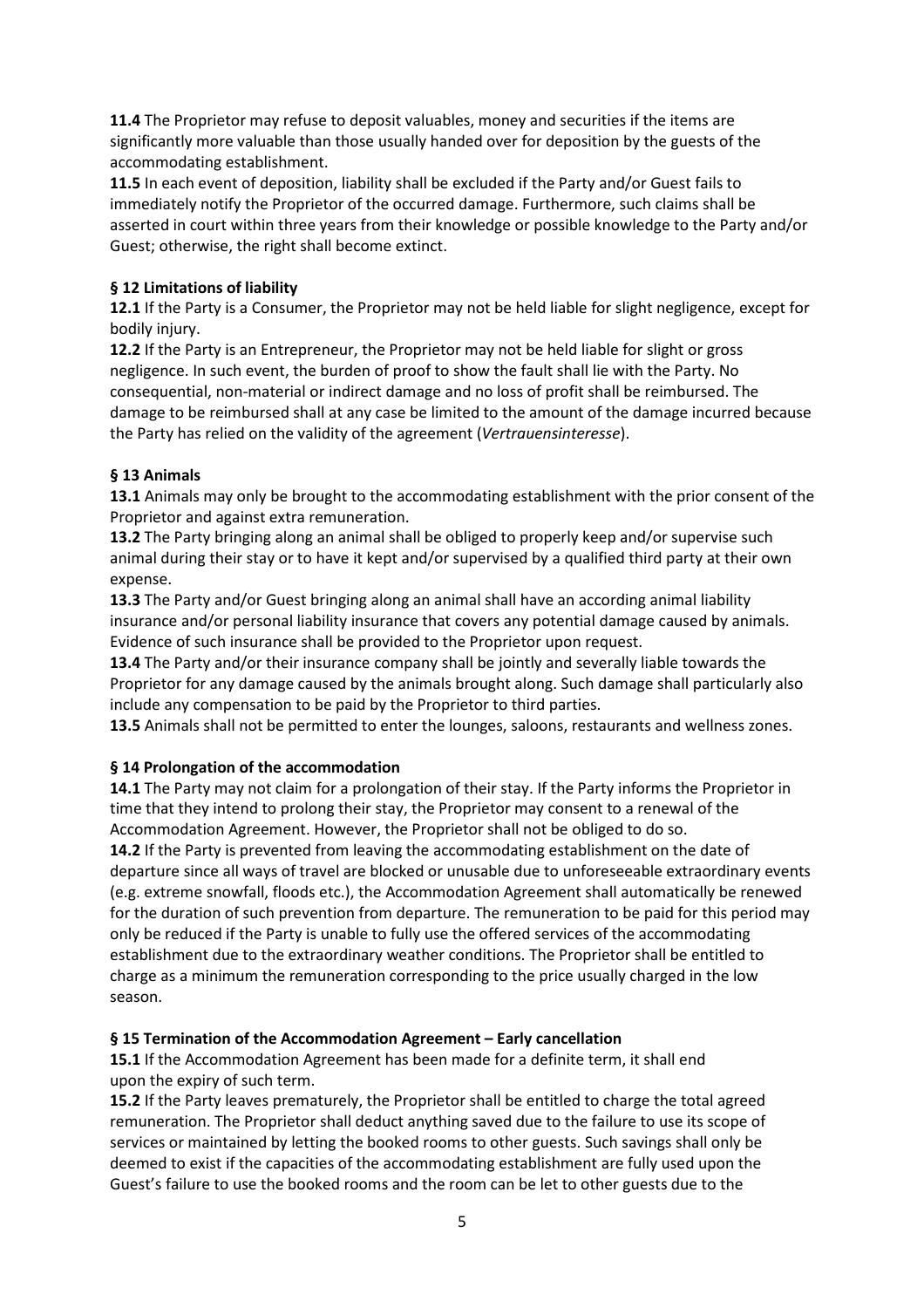cancellation by the Party. The burden of proof to show that savings have been made shall lie with the Party.

**15.3** Upon the death of a Guest, the Agreement with the Proprietor shall become extinct. **15.4** If the Accommodation Agreement has been made for an indefinite term, the Parties may terminate the Agreement by 10.00 a.m. of the third day preceding the intended end of the Agreement.

**15.5** The Proprietor shall be entitled to terminate the Accommodation Agreement with immediate effect for important reasons, particularly if the Party and/or the Guest

- a) makes significantly adverse use of the rooms or makes their stay intolerable for the other guests, the owner, its vicarious agents or the third parties staying at the accommodating establishment due to ruthless, offensive or other10 wise highly improper conduct or commits an act against property, morality or physical safety towards these persons that is subject to penalty;
- b) suffers of a contagious disease or a disease the duration of which exceeds the term of accommodation or otherwise is in need of care;
- c) fails to settle the presented invoices when they become payable within a reasonably set period (3 days).

**15.6** If the performance of the Agreement becomes impossible due to circumstances to be deemed events of force majeure (e.g. acts of God, strike, lockout, official orders etc.), the Proprietor may terminate the Accommodation Agreement at any time without giving prior notice unless the Agreement is already deemed terminated under the law or the Proprietor is released of its obligation to accommodate the Party. Any claims for damages etc. by the Party shall be excluded.

# **§ 16 Sickness or death of the Guest**

**16.1** If a Guest gets sick during their stay at the accommodating establishment, the Proprietor shall arrange for medical care at the request of the Guest. In the event of imminent danger, the Proprietor shall arrange for medical care even without the special request of the Guest, particularly if this is necessary and the Guest is unable to do so themselves.

**16.2** As long as the Guest is unable to make decisions or it is not possible to contact the family of the Guest, the Proprietor shall arrange for medical care at the expense of the Guest. However, the extent of such care shall end as soon as the Guest is able to make decisions or their family has been informed about the sickness.

**16.3** The Proprietor shall particularly be entitled to damages from the Party or the Guest or, in the event of their death, their successors for the following expenses:

- a) unsettled medical costs, costs for ambulance transports, drugs and medical aids
- b) room disinfections that have become necessary,
- c) linen, bed sheets and bed furnishing that have become unusable, or otherwise the disinfection of thorough cleaning of all of these items,
- d) restoration of walls, furniture, carpets etc. if such have been contaminated or damaged in relation with the sickness or death,
- e) rent for the room, provided that it has been occupied by the Guest, plus any days during which the rooms are unusable due to disinfection, vacation etc.,
- f) any other damage incurred by the Proprietor.

## **§ 17 Place of performance, place of jurisdiction and applicable law**

**17.1** The place of performance shall be the place where the accommodating establishment is situated.

**17.2** These Terms and Conditions shall be governed by Austrian adjective and substantial law under exclusion of the provisions of international private law (particularly IPRG [Austrian act on international private law] and the Rome Convention of 1980) and the UN Sales Convention.